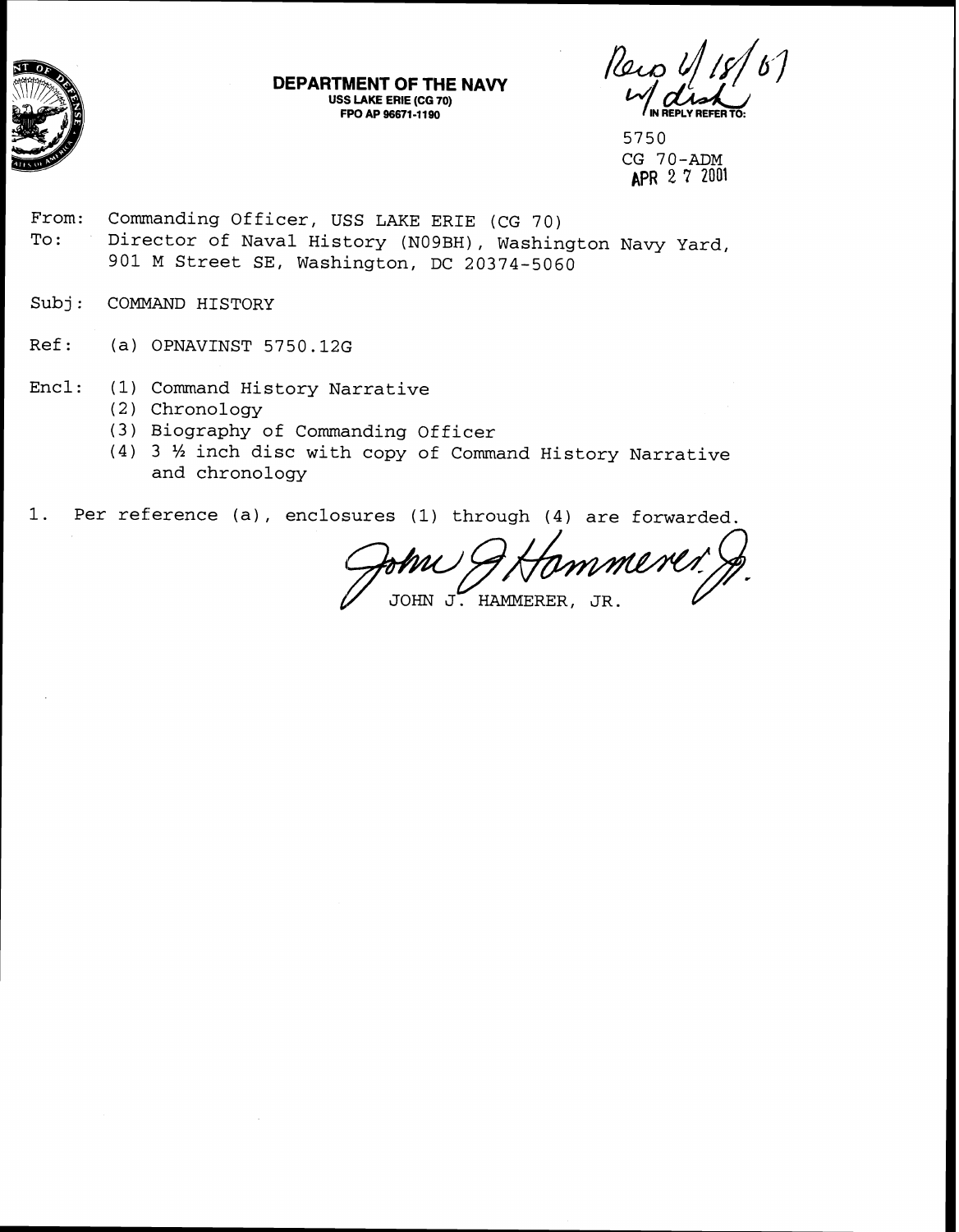## **2000 USS LAKE ERIE (CG 70) COMMAND HISTORY NARRATIVE**

"All is secure" aboard LAKE ERIE, entering the New Year 2000. LAKE ERIE began the year moorecl at Naval Station, Pearl Harbor, enjoying a post deployment and holiday leave period. On 6 January LAKE ERIE took a Dependents Day Cruise to the island of Maui. The ship anchored at Lahaina for four days and enjoyed the beautiful sights of Maui. Many in the crew watched the Mercedes Golf Championship with friends and family. The holiday leave period ended 18 January and the ship prepared for a four month Drydock Ship Restricted Availability (DSRA).

On 31 January, in preparation for the shipyard maintenance availability, LAKE ERIE moved to a 3-section shift work organization. The ship organized to accomplish work 24 hours a day throughout the DSRA period. The crew moved into living facilities aboard a berthing barge on 15 February. LAKE ERIE entered Dry Dock 4 at Pearl Harbor Naval Shipyard on 16 February.

During the DSRA, LAKE ERIE received a significant upgrade to its Command, Control, Communications, and Computer Information (C4I) capability. The C41 install provided the ship with continuous SHF connectivity for classified and unclassified email and Internet use, as well as Video Satellite (VSAT) teleconference capabilities for the Theater Ballistic Missile Defense testing. LAKE ERIE also received the Navy's IT21 install which increased the number of computers onboard and upgraded the ship's Local Area Network software and hardware. The entire hull and superstructure was preserved and painted during the yard period. LAKE ERE was fitted with the AEGIS Light Exoatmospheric Projectile (LEAP) Intercept (ALI) system for Navy Theater Wide use.

LAKE ERIE spent the whole month of March in dry dock. On 7 March, ADM Fargo, Commander In Chief, U.S. Pacific Fleet visited the ship. ADM Fargo, a U.S. Naval Academy graduate of 1970, presented the "Class of '70 Leadership Awards" to GSE2(SW) and LTJG for outstanding performance in duties and, most notably, as leaders. On  $\overline{14}$  March, RADM Meyer (ret), "Father of AEGIS," visited the ship to address the LAKE ERIE AEGIS LEAP Intercept (ALI) Team. RADM Hart Jr., new Battle Group Commander, made his first visit to LAKE ERIE as Commander, Cruiser-Destroyer Group ONE on 22 March.

Throughout March, training was conducted with the ALI team in preparation for TBMD events later in the year. Training Team coordination meetings were also held at Afloat Training Group Middle Pacific in preparation for the upcoming training cycle. The pre-undocking conference for leaving Dry Dock 4 was held 30 March.

The coordination meeting for PACIFIC BLITZ, a challenging live missile tracking event, was held on 04 April. On 11 April, RADM Antinitis, Commander Space Warfare Systems visited the ship. Also, the ship did a dead stick berth shift out of Dry Dock 4 to berth Bravo 13 in Pearl Harbor. 13 April, RADM Baugh, Commander Naval Sea Systems visited the ship. The ship moved out of 3-section shift work into a normal working day rotation. CAPT Capello and the Flight Test Round 1 (FTR-1) Firing Team left for Moorestown, New Jersey 27 April. The FTR-1 Team trained at the AEGIS Readiness Training Center to prepare for the upcoming SM-3 missile shot later in the year.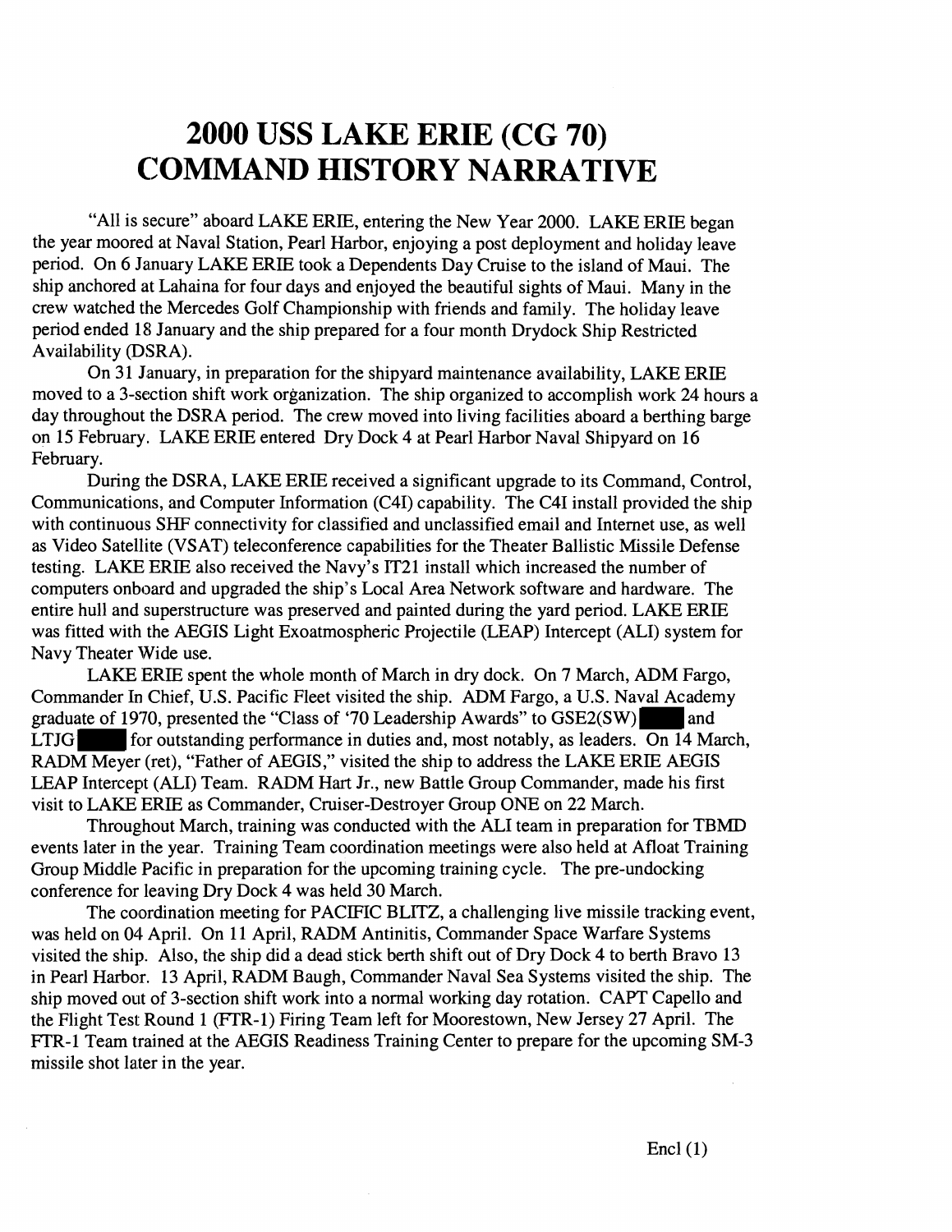A Fast Cruise was conducted on 9 May to flex the Blue/Gold Watchbills and to conduct basic training as LAKE ERIE entered the Basic Training Phase. The ship accomplished the Search and Rescue Training Team Evaluation (SRTTE), the Aviation Certification and Aviation Readiness Evaluation the first two weeks in May. The material and manning inspections validated the ship's ability to rescue a man overboard and to conduct helicopter operations at sea.

LAKE ERIE got underway on 11 May to conduct degaussing checks, a Global Positioning System test, the Tactical Air Navigation (TACAN) certification, and the Engineering Light-Off Assessment. LAKE ERIE was back in port the next day to prepare for PACIFIC BLITZ exercises later in the month.

LAKE ERIE got underway on 30 May - 9 June to Pacific Missile Range Facility, Kauai, for PACIFIC BILITZ, a challenging live missile tracking exercise in support of Theater Missile Defense. LAKE ERIE made substantial contributions to the Surface Warfare Development Group TACMEMO on Navy Theater Missile Defense.

Concurrently with the TBMD project, LAKE ERIE continued to participate in the training cycle. LAKE ERIE completed the Commander's Assessment of Readmess and Training (CART) I1 at the end of June successfully and began training at the Tailored Ship's Training Availability (TSTA) level.

LAKE ERIE was inport for the first two weeks of July. On 9 July, RADM Cobb, RADM Paige, RADM Meyer (ret), and RADM Altwegg visited the ship prior to the FTR-1 mission held in the second week of July.

In support of the TBMD program, LAKE ERIE was underway 11-15 July and conducted FTR-1. The FTR-1 mission was conducted at the Pacific Missile Range Facility (PMRF) Kauai, HI. Live targets were not involved in the test firing; LAKE ERIE detected and tracked a Dynamic Test Track (DTT) that was generated and "injected" into the ship's ALI system. LAKE ERIE then engaged the ballistic missile DTT with a prototype SM-3 standard missile that was specially designed for exoatmospheric flight and destruction of ballistic missiles.

During the first three days of FTR-1, the ship rehearsed the firing run, coordinating the procedures for the actual missile firing. The firing run demanded exacting orchestration between LAKE ERIE, PMRF, and the aircraft surveying the missile range, as well as between the ship's watch standers in the Combat Information Center (CIC), on the Bridge, and the Vertical Launch Missile System (VLS).

The actual FTR-1 missile shot was conducted 14 July and the firing run was flawless. An SM-3 missile was successfully launched from the aft VLS magazine.

RADM Cobb personally recognized the "superb performance exhibited by LAKE ERE during the Navy Theater Wide TBMD, ALI project FTR-1. The professionalism and 'can-do' attitude you [LAKE ERIE] demonstrated during both the installation of the ALI project equipment and conduct of the mission was outstanding.... LAKE ERIE can be justifiably proud of her significant contribution to the future of the Navy."

LAKE ERIE returned to port on 16 July for upkeep and preparations for a 6-week underway for the West Coast. On 28 July, the ship was underway for San Diego, California. During the underway, the ship concentrated on Engineering Drills, Main Space Fire training, and Seamanship Training. While in San Diego LAKE ERIE welcomed aboard LCDR Dave Welch, who relieved CDR John W. Ailes V as Executive Officer on 10 August. On 12 August, the Blue/Gold Study team arrived; a complement of CAPT Whipple, CDR CDR , CDR , LCDR **They arrived onboard to do follow-up studies on the innovative Blue/Gold** organization onboard LAKE ERIE during the training cycle.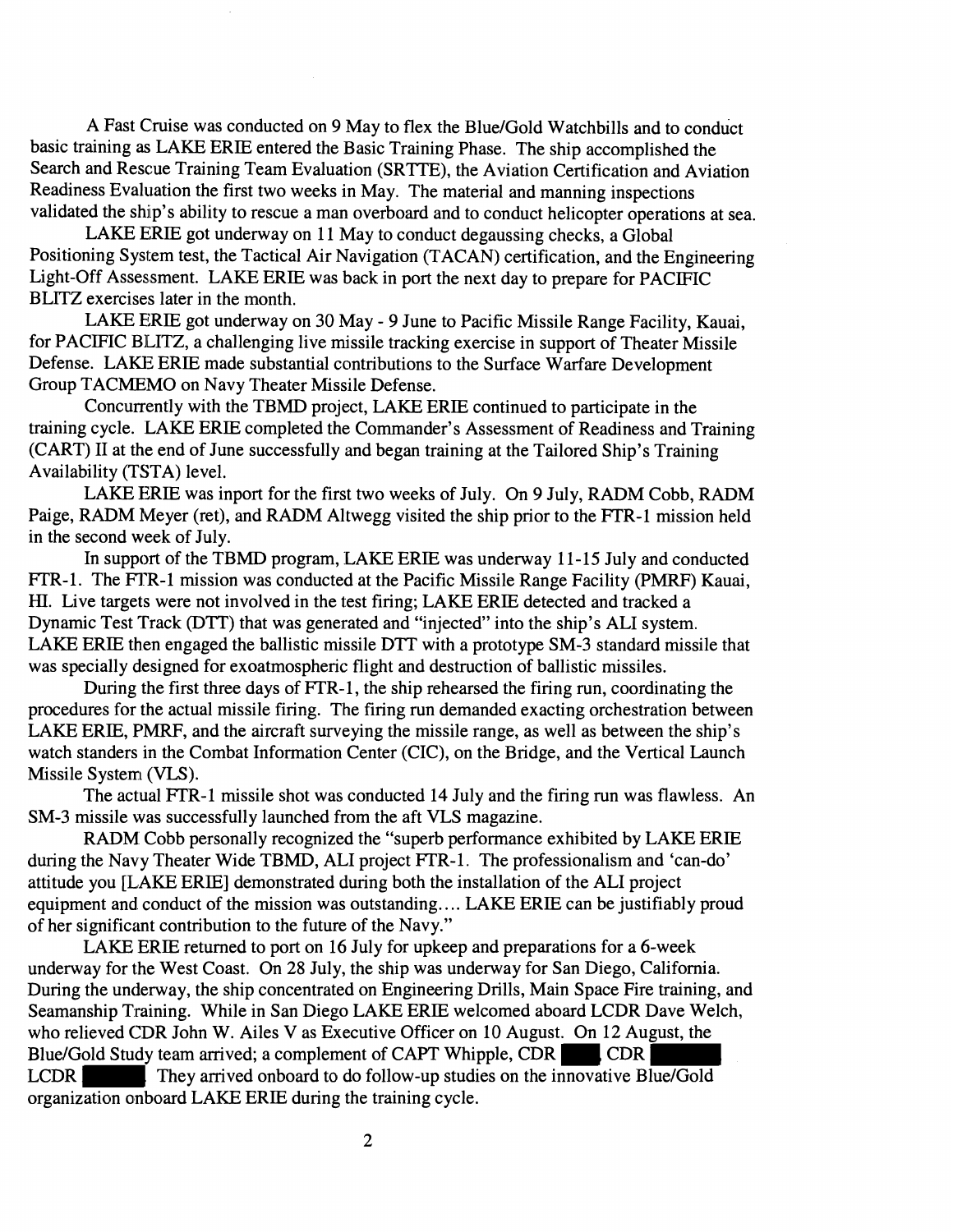Traditionally, ships underway have operated in a rotating watch basis, not allowing for either a set work routine or large blocks of time for leisure and sleep. Blue-Gold divides the Officers and Crew into two, equal teams, the Blue team and the Gold team, and provides for a routine work and watch schedule as well as a large, continuous block of time for rest and personal development.

During a 12-hour shift, one team is "on-duty" and is responsible for the daily routine of the ship, standing all the watches and carrying out all special evolutions. The off duty section is free for 12 hours and can use the time to e-mail, work out, study for personal and professional advancement, or sleep.

On 14 August, LAKE ERIE got underway for operations in the SOCAL Operating Area. The ship demonstrated Naval Surface Fire Support excellence with superb live fire performance at San Clemente Island, CA, resulting in NSFS qualification to two complete teams (Blue/Gold) scoring a total of 96.8. For over 24 hours, LAKE ERIE participated in fire missions delivering 497 rounds onto targets while controlling aircraft in support of Suppression of Enemy Air Defense.

LAKE ERIE arrived in Port Hueneme on 16 August, for a visit to Naval Surface Warfare Center. The ship received technical assistance with Combat Systems and Underway Replenishment equipment. Outstanding training was conducted on land-based UNREP rigs at Port Hueneme. LAKE ERIE departed California on 21 August for liberty in Puerto Vallarta, Mexico. The ship anchored off of Puerto Vallarta, Mexico on 24-28 August for a liberty port visit. The ship departed for Pearl Harbor on 28 August and arrived in Pearl Harbor on 4 September. The ship picked up ATGPAC Engineering observers and put to sea to conduct an Engineering Qualification. Following the successful EQUAL, LAKE ERIE returned to port on **5**  September to prepare for a joint Undersea Warfare exercise with the United Kingdom Navy.

In September, this year LAKE ERIE strengthened ties with Ohio communities in and around Lake Erie by participating in events commemorating the Battle of Lake Erie at Put-In Bay, Ohio on South Bass Island on 9-10 September 9. CAPT Capello, Commanding Officer, USS LAKE ERIE, and the LAKE ERIE Honor Guard represented the ship in the  $187<sup>th</sup>$ Anniversary celebration of the battle.

Captain Capello addressed the Toledo Navy League at a dinner in Put-in-Bay on Friday, 9 September. The following day, a Celebration Parade was held on South Bass. The parade ended at Perry's Victory and International Peace Memorial, a national monument. The Doric column, rising 352 feet over Lake Erie, honors Perry's victory and also celebrates the mutual trust and peace between the United States and Canada.

After the parade, a commemoration of the battle and a groundbreaking ceremony for the new visitor's center were held at the base of the memorial. The LAKE ERIE Honor Guard presented the colors during the ceremony in which distinguished speakers, including Congressman Paul Gillmor, 5th District of Ohio, gave remarks.

On 29 September, the HMS CORNWALL Wardroom from the UK Navy visited the ship for a tour and to make preparations for Navy Task Group (NTG) 2000, a joint USW exercise. LAKE ERIE was underway in the Hawaiian OPAREA 04-07 October, operating closely with HMS CORWALL, HMS SUTHERLAND, HMS NEWCASTLE, RFA BAYLEAF, RFA FORT VICTORIA, FS ACONIT, USS O'KANE *AND* USNS YUKON. LAKE ERIE acted as SAU Commander and demonstrated the highest levels of proficiency in tracking and engaging opposing submarines. This performance was highlighted by LAKE ERIE'S assignment as tactical commander for USW live weapon firings.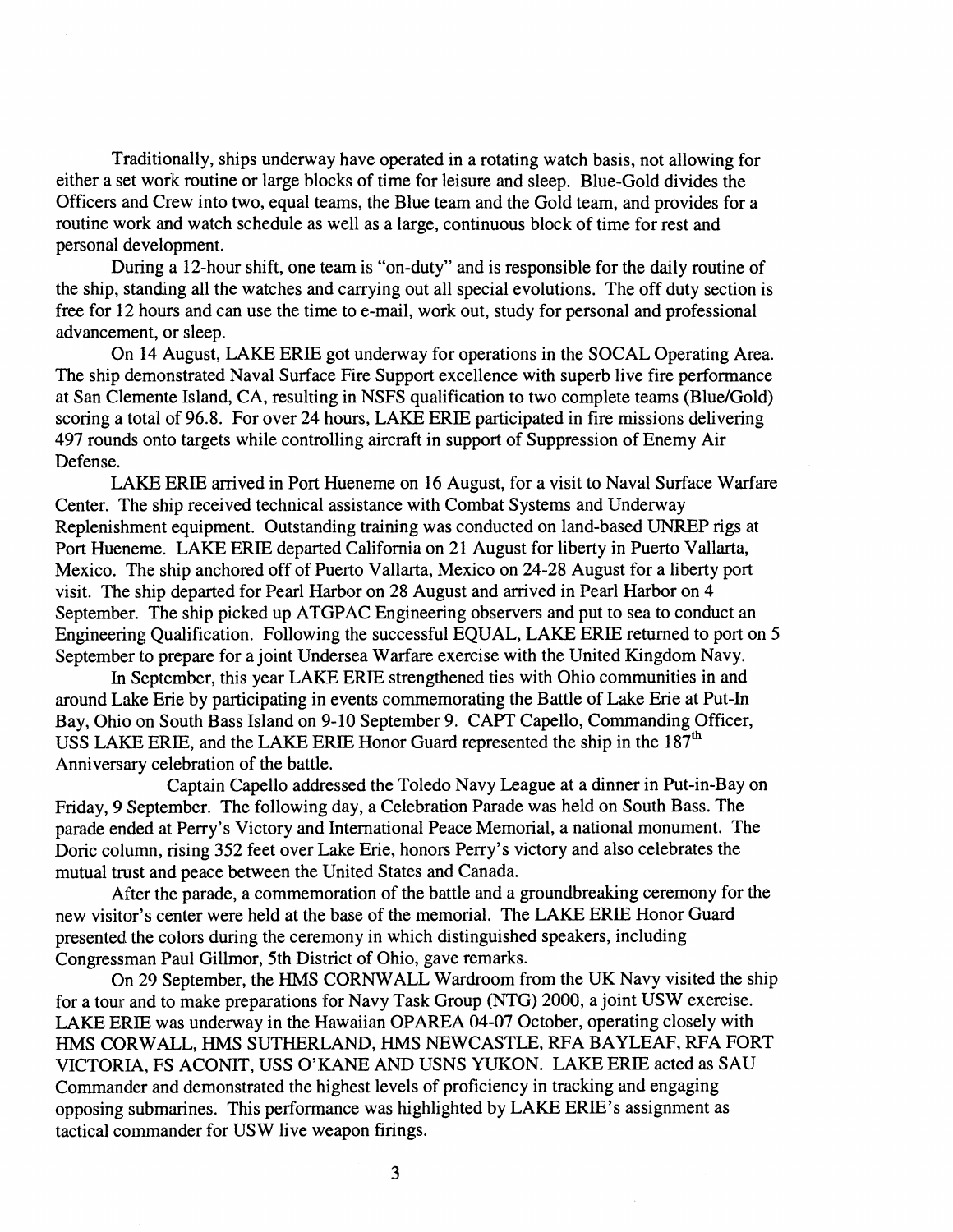LAKE ERIE returned to port on 7 October and received a combat systems groom on the entire AEGIS system. 22-28 October the ship participated in the Surface Line Week in Pearl Harbor and was able to finish in Second Place overall. Waterfront Integration Testing continued after the Combat Systems groom in preparations for FTR-1A earlier next year.

In the first week of November, LAKE ERIE conducted a Dependents Day Cruise to the Big Island. Enroute the ship conducted a very unusual ceremony: off the Kona Coast, IS1(SW/AW) was married to the former in a ceremony on the foc'sle. A traditional wedding garland was hoisted at the main mast, and LT Command Chaplain, officiated the special event. Captain Capello and several guests were in attendance for this unique occasion. While anchored at Kona, Friends and family members of the ship were able to enjoy the sights and scenery of the Big Island. The ship returned to Pearl Harbor on 6 November.

LAKE ERIE continued to train during the training cycle. Afloat Training Group Final Evaluation Integration Training was held on 20 November to prepare for the FEP scenario early the next year.

The first LAKE ERlE Captain's Cup Sports day was held on 22 November. The ship assembled teams for basketball, golf, softball, and bowling to compete against each other. The Wardroom team won the first Captain's Cup.

On 30 November, RADM McCarthy visited the ship.

On 4 December, CAPT John J. Hammerer Jr., Prospective Commanding Officer, reported for duty. Turnover was conducted 4-11 December. On 5 December, the ship got underway in the Hawaiian OPAREA to demonstrate some of the ship's capabilities to CAPT Hammerer. Most notably, the ship sailed in the channel between Molokai, Maui and Lanai. The bridge observed the sunrise over Haleakala on the morning of 6 December, before returning to Pearl Harbor that afternoon.

7-12 December LAKE ERIE put the final touches on the ship for the Change of Command. On 12 December at 1500, Captain John J. Hammerer, Jr. relieved Captain Leonard Capello as Commanding Officer, USS LAKE ERIE (CG 70). RADM William Cobb, Program Executive Officer, Theater Surface Combatants (PEO TSC) served as guest speaker, and presented Captain Capello with the Navy's Legion of Merit for his successful tour as Commanding Officer.

Holiday Stand down started on 14 December. LAKE ERIE would end stand down on 15 January 2001.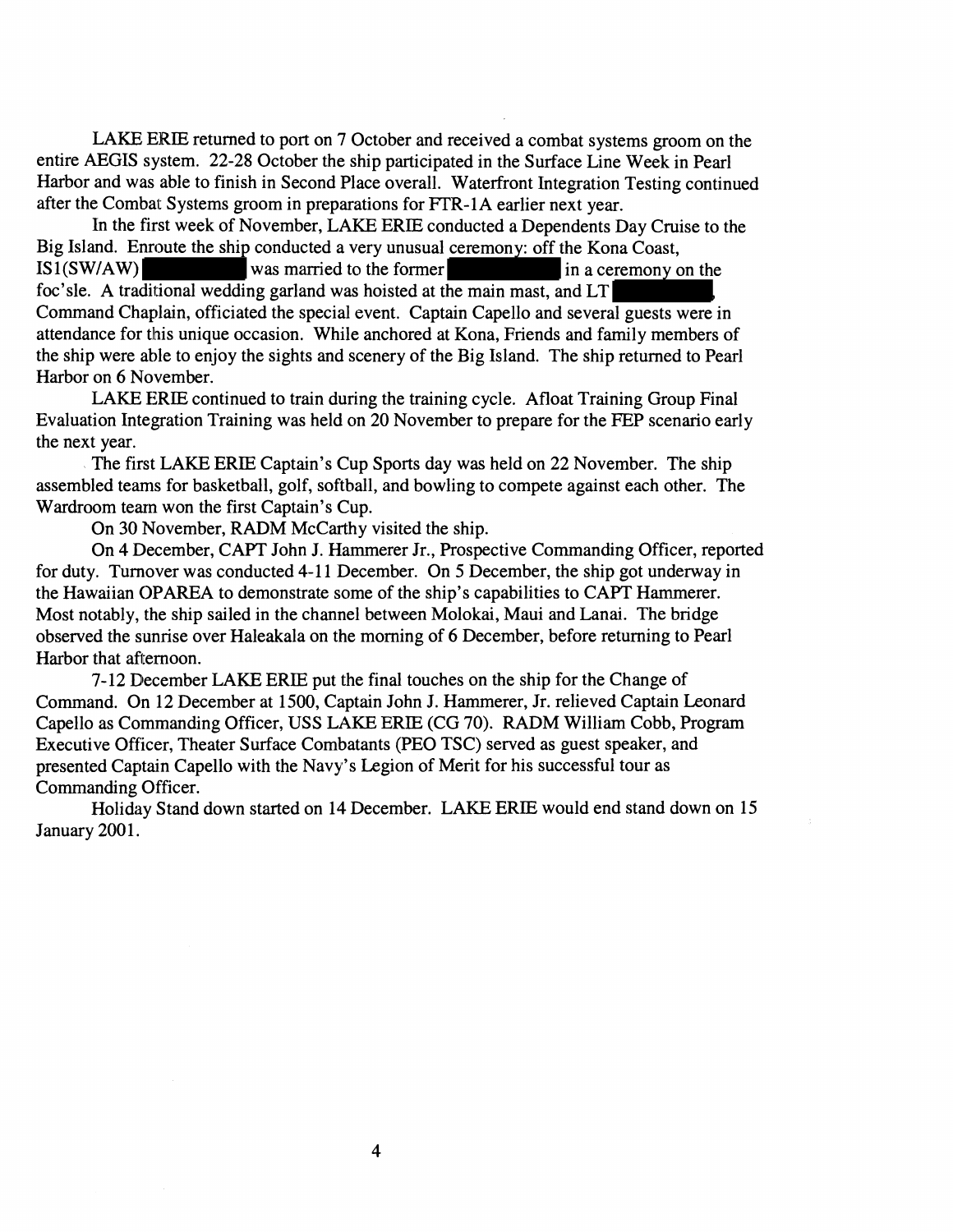## **2000 USS LAKE ERIE (CG 70) COMMAND HISTORY TIMELINE**

| $1 - 6$     | Inport upkeep. Holiday/POM stand-down.                                                                              |  |
|-------------|---------------------------------------------------------------------------------------------------------------------|--|
| 1           | New Year's Day observed.                                                                                            |  |
| 6           | Underway for Dependent's Cruise to Maui. Anchored off Lahaina, Maui.                                                |  |
| 10          | Return to Pearl Harbor from Maui.                                                                                   |  |
| $12 - 15$   | Inport upkeep. Holiday stand-down.                                                                                  |  |
| 13          | <b>DSRA</b> Coordination Meeting.                                                                                   |  |
| 18          | Holiday and POM stand-down ends.                                                                                    |  |
| 18          | Martin Luther King Jr. Day observed.                                                                                |  |
| 19          | Underway Lualualei for ammo offload.                                                                                |  |
| 28          | Rotary Club Breakfast onboard LAKE ERIE.                                                                            |  |
| 31          | Ship goes to 3-section shift work during DSRA. Duty Section on weekends.<br>Ship's Galley closes while in shipyard. |  |
| 8           | Star of the Sea Middle School Tour.                                                                                 |  |
| 15          | Crew Move-Off Complete. Living facilities in Berthing Barge.                                                        |  |
| 16          | Berth shift to Dry Dock 4, Pearl Harbor Naval Shipyard for DSRA.                                                    |  |
| 16-11 April | Dry Dock 4 for DSRA                                                                                                 |  |
| 17          | Shipyard Production Meeting.                                                                                        |  |
| 24          | Waste Heat Boiler Inspection. Ship's Electronic Readiness Team Meeting.<br>Glass and Pulp Processing Meeting.       |  |
| 25          | IT-21 Inbrief.                                                                                                      |  |
| 6.          | TRMS (CASREP.SORTS) Training. Work Authorization Tag Out Training.<br>CO Meeting with SPAWARSYSACT PAC.             |  |
| 7           | ADM Fargo, CINCPACFLT visit and presentation of the Class of '70 Award.<br>Optimized SNAP Install Meeting.          |  |
| 9           | Blue/Gold Command Training.                                                                                         |  |
| 10          | ADNS Brief.                                                                                                         |  |
| 14          | RADM Meyer (ret), Father of AEGIS, visits. Addresses AEGIS LEAP Intercept<br>Team.                                  |  |
| 16          | PAO Hometown News Release visit.<br>$E_{max}1/\Delta$                                                               |  |
|             |                                                                                                                     |  |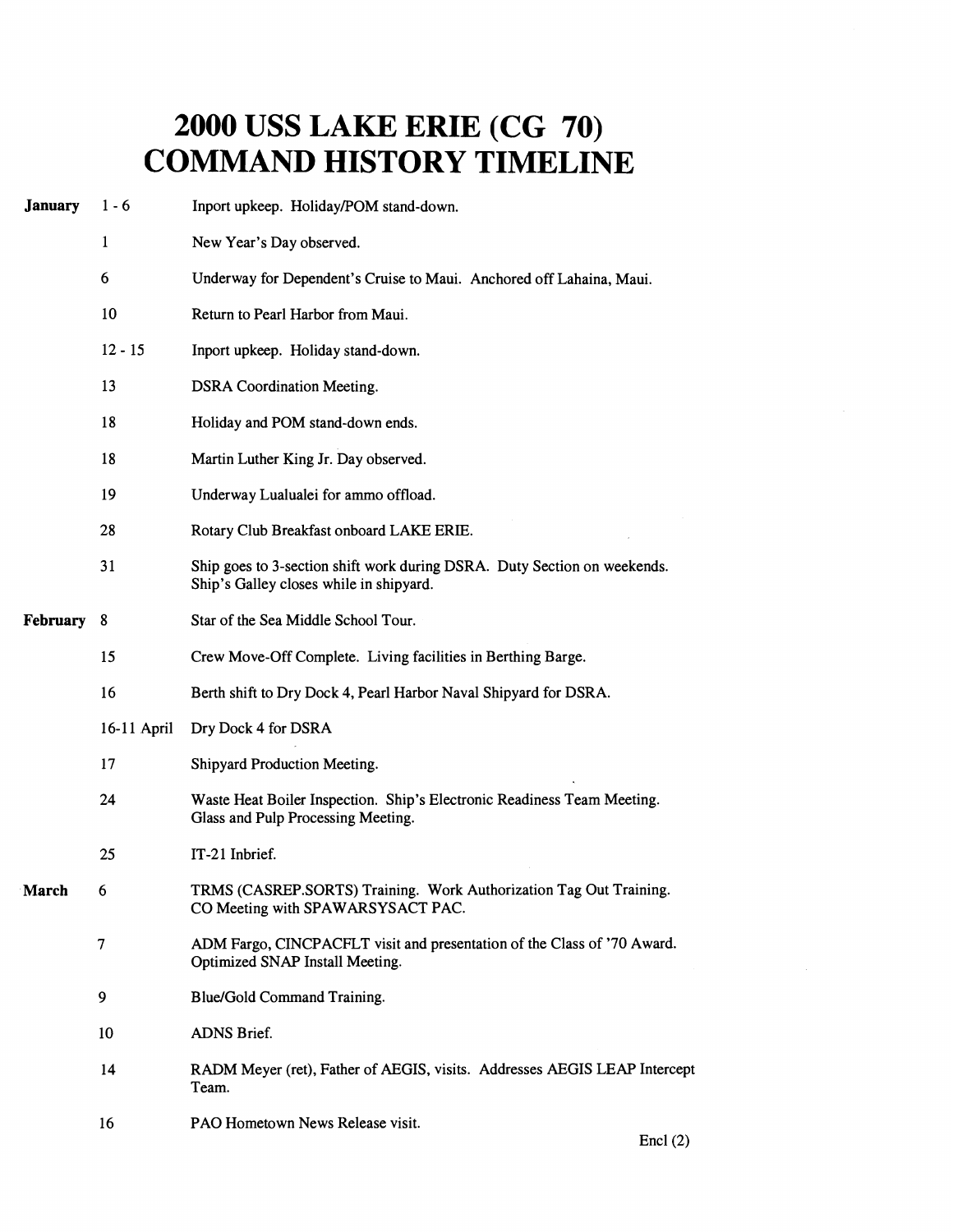|       | 21         | ALI Firing Plan Meeting.                                                                                          |
|-------|------------|-------------------------------------------------------------------------------------------------------------------|
|       | 22         | RADM Hart, COMCRUDESGRU ONE, visits.                                                                              |
|       | 24         | Shipboard Training Teams training ATGMIDPAC<br>(ETT/DCTT/CSTT/SNTT)                                               |
|       | 28         | AEGIS core/SPY Doctrine training - ATRCD                                                                          |
|       | 29         | Command Retention Team Meeting.                                                                                   |
|       | 30         | Pre-undocking conference.                                                                                         |
| April | 4          | Pacific Blitz Coordination Meeting.                                                                               |
|       | 11         | RADM Antinitis, SPAWARSYSCOM, visits. Dead Stick Undock/Berth shift<br>from Dry Dock 4 to Bravo 13.               |
|       | 13         | RADM Baugh, NAVSEASYSCOM, visits.                                                                                 |
|       | 17         | 3 Section Shiftwork ends.                                                                                         |
|       | 27         | FTR-1 Crew Training Moorestown, New Jersey.<br>Optimized SNAP Install.                                            |
| May   | 9          | Fast Cruise. Engineering LOA caucus.                                                                              |
|       | $11 - 12$  | Underway Hawaiiain OPAREA: Degaussing checks, WRN-6 Self test,<br>TACAN recert, Engineering Light-Off Assessment. |
|       | 12         | Inport Pearl Harbor.                                                                                              |
|       | 17         | <b>DSRA Lessons Learned Meeting</b>                                                                               |
|       | 18         | Retention Team Meeting. Inclination Inbrief.                                                                      |
|       | $21 - 23$  | Underway Pearl Harbor OPAREA.                                                                                     |
|       | 23         | Inport Pearl Harbor.                                                                                              |
|       | 25         | SRTT Qualification.                                                                                               |
|       | 30 - 9 Jun | Underway PMRF PAC Blitz.                                                                                          |
|       | 30         | WSN-7 NAVCERT.                                                                                                    |
|       | 31         | Linebacker/ADCP/Link 16 Interoperability Test.<br>PAC Blitz rehearsal.                                            |
| June  | 2          | PAC Blitz.                                                                                                        |
|       | 9<br>19    | Offload SM-2, onload IOM. PAC Blitz Hot Washup. Inport Pearl Harbor.<br>Underway, Western Pacific Deployment.     |
|       | 20         | Thomas Ward "Make A Wish" Foundation tour.                                                                        |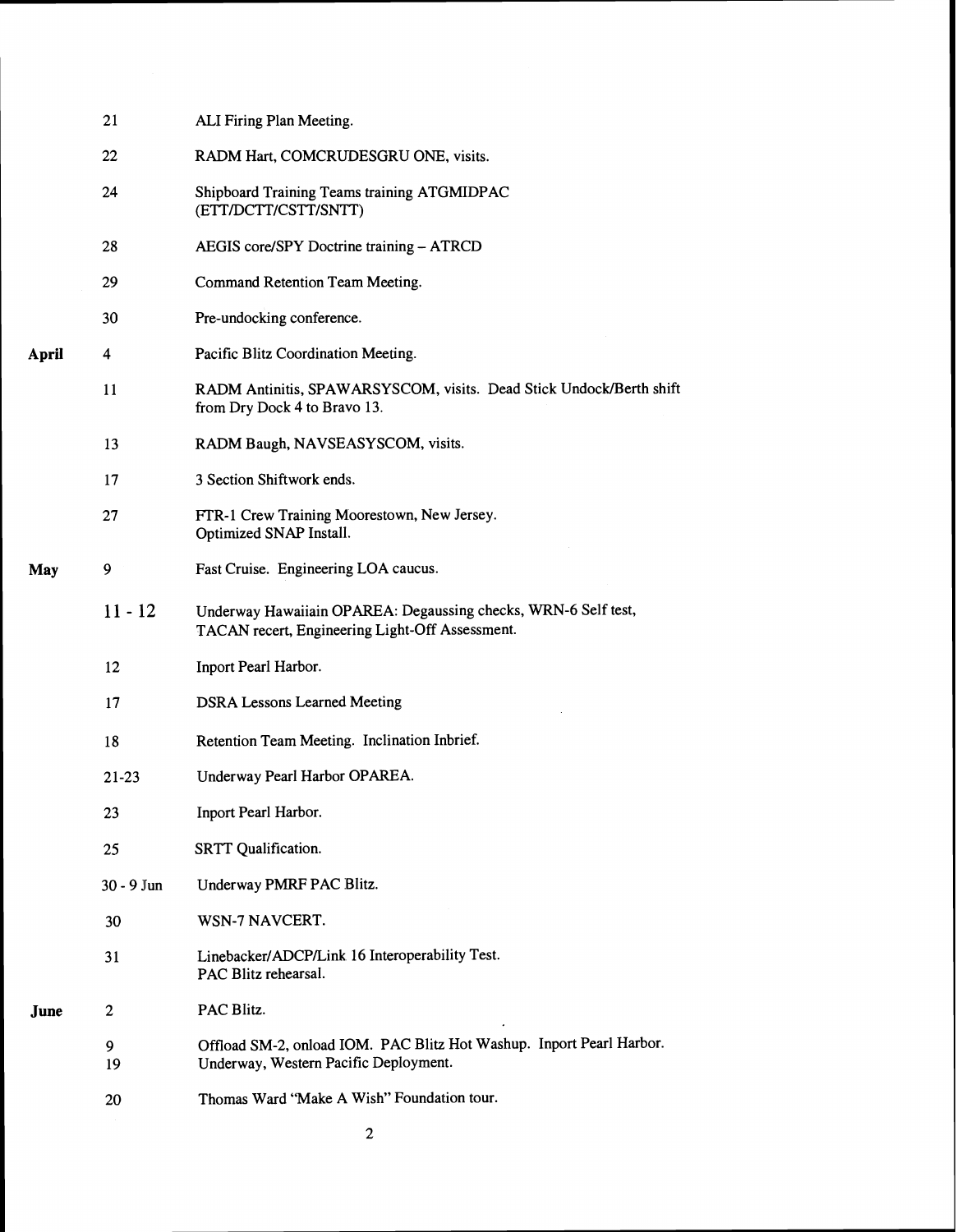|                                                    | 26-30     | Underway Hawaiian OPAREA CART II.                                           |  |
|----------------------------------------------------|-----------|-----------------------------------------------------------------------------|--|
|                                                    | 30        | Waterfront Integration Test. WIT and CART II outbrief.                      |  |
| <b>July</b>                                        | $01 - 11$ | Inport/Upkeep Pearl Harbor                                                  |  |
|                                                    | 09        | Ship tours for RADM Cobb, Paige, Meyer, and Altwegg                         |  |
|                                                    | 11        | Underway Hawaiian OPAREA/PMRF FTR-1                                         |  |
|                                                    | 12        | FTR-1 Dry Run and VSAT readiness testing                                    |  |
|                                                    | 13        | FTR-1 Full Dress Rehearsal                                                  |  |
|                                                    | 14        | FTR-1 Mission and AEGIS LEAP Intercept EMI Big<br><b>Bang Test</b>          |  |
|                                                    | 15        | Underway Pearl Harbor and Inport Pearl Harbor                               |  |
|                                                    | 16-28     | Inport/Upkeep Pearl Harbor                                                  |  |
|                                                    |           | 28 Jul-03 Aug Underway San Diego                                            |  |
| <b>August</b>                                      | $03-14$   | Inport/Upkeep San Diego, CA                                                 |  |
|                                                    | 05-08     | <b>XO/PXO</b> Turnover                                                      |  |
|                                                    | 12        | Blue-Gold Study Team Arrive (CAPT Whipple, CDR<br><b>CDR</b><br><b>LCDR</b> |  |
|                                                    | 14        | Underway San Diego OPAREA<br>NSFS San Clemente Island                       |  |
|                                                    | $14 - 16$ | <b>Underway Port Hueneme</b>                                                |  |
|                                                    | $16-21$   | Inport/Upkeep Port Hueneme                                                  |  |
|                                                    | $21 - 24$ | Underway Puerto Vallarta.                                                   |  |
|                                                    | 24        | Anchored Puerto Vallarta, Mexico.                                           |  |
|                                                    | 24-28     | Liberty Port: Puerto Vallarta.                                              |  |
|                                                    |           | 28 Aug-05 Sep Underway Pearl Harbor.                                        |  |
| September 05Sep -03 Oct Inport/Upkeep Pearl Harbor |           |                                                                             |  |
|                                                    | 10        | Commemoration of the Battle of Lake Erie, Put-In Bay, Ohio                  |  |
|                                                    | 29        | HMS Cornwall Wardroom Tour of LAKE ERIE.<br>NTG 2000 Preparation Briefs.    |  |
| October 02                                         |           | NTG 2000 Pre-sail conference.                                               |  |
|                                                    | 03        | Underway Hawaiian OPAREA NTG 2000.                                          |  |

 $\sim$   $\sim$ 

 $\mathcal{L}^{\text{max}}_{\text{max}}$